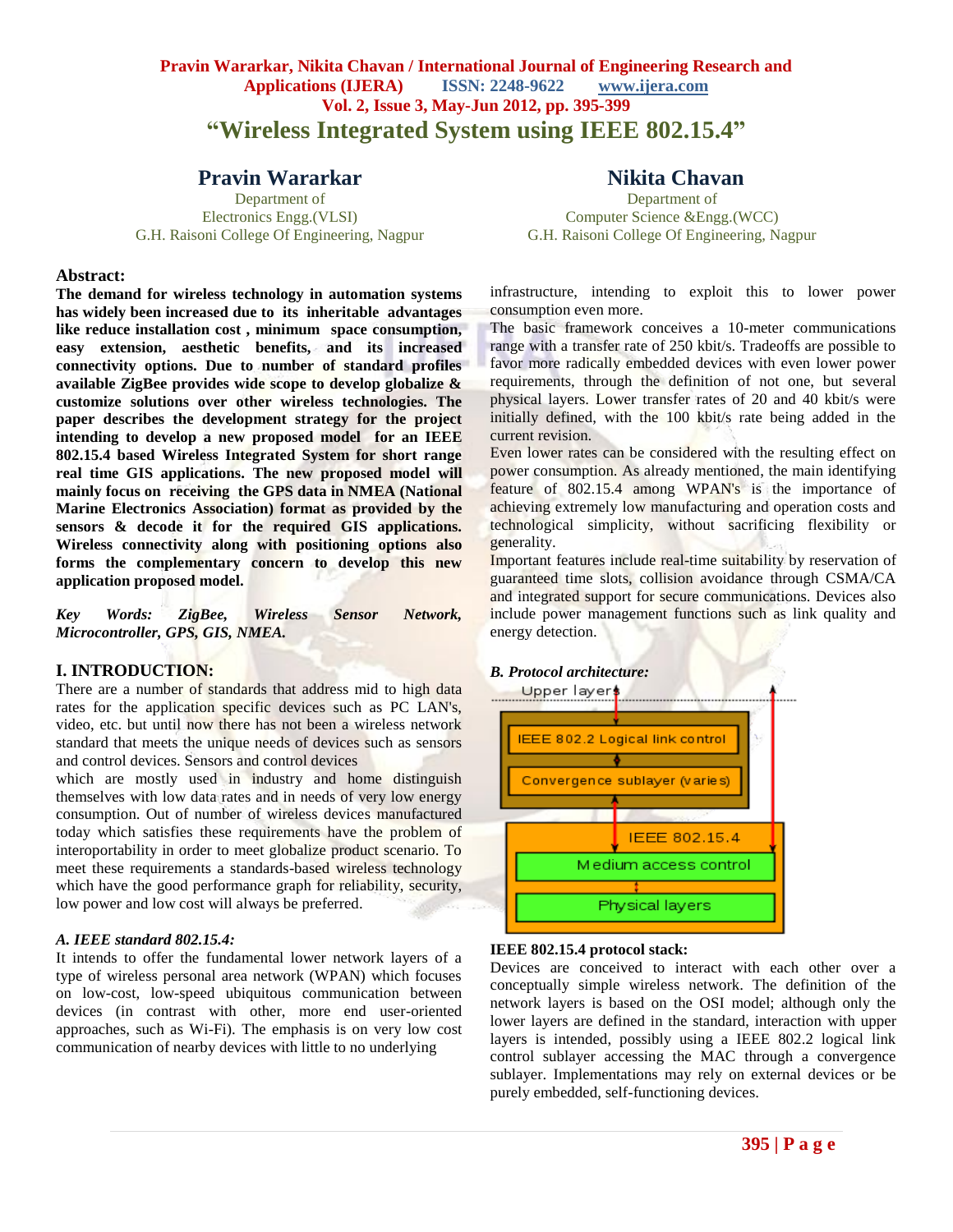### **Pravin Wararkar, Nikita Chavan / International Journal of Engineering Research and Applications (IJERA) ISSN: 2248-9622 www.ijera.com**

## **Vol. 2, Issue 3, May-Jun 2012, pp. 395-399**

### **II. ABOUT ZIGBEE:**

The ZigBee Alliance has developed very low-cost, very lowpower consumption, two-way, wireless communications standard. Solutions adopting the ZigBee standard will be embedded in consumer electronics, home and building automation, industrial controls, PC peripherals, medical sensor applications, toys, and games

The ZigBee stack architecture is made up of a set of blocks layer called layers. Each layer performs a specific set of services for the layer above. A data entity provides a data transmission service and a management entity provides all other services.



### *A. ZigBee: Working with Wireless Control*

Wireless monitoring and control applications for industrial and home markets require longer battery life, lower data rates, and less complexity than those available from existing wireless

With a reduced stack size, it needs less memory, and thus a less expensive IC. ZigBee RFDs are generally battery powered. RFDs can search for available networks, transfer data from its application as necessary, determine whether data is pending, request data from the network coordinator, and sleep for extended periods of time to reduce battery consumption. RFDs can only talk to an FFD, a device with sufficient system resources for network routing. The FFD can serve as a network coordinator, a link coordinator, or as just another communications device. Any FFD can talk to other FFD and RFDs. FFDs discover other FFDs and RFDs to establish communications, and they're typically line powered.

The IEEE 802.15.4-2003 standard defines the two lower layers: the physical (PHY) layer and the medium access control (MAC) sub-layer. The ZigBee Alliance builds on this foundation by providing the network (NWK) layer and the framework for the application layer. The application layer framework consists of the application support sub-layer (APS) and the ZigBee device objects (ZDO).

Manufacturer-defined application objects use the framework and share APS and security services with the ZDO.

standards. An IEEE 802.15 task group is investigating a low data rate solution with multi-month to multi-year battery life and low complexity. A highly integrated single-chip approach is the preferred solution of semiconductor manufacturers developing IEEE 802.15.4 compliant transceivers. The IEEE standard at the PHY is the significant factor in determining the radio frequency (RF) architecture, and topology of ZigBeeenabled transceivers.

ZigBee defines the network, security, and application framework profile layers for an IEEE 802.15.4-based system. ZigBee's network layer supports three networking topologies: star, mesh, and cluster tree. Star networks are common and provide for very long battery life operation. Mesh, or peer-topeer, networks enable high levels of reliability and scalability by providing more than one path through the network. Clustertree networks use a hybrid star/mesh topology that combines the benefits of both for high levels of reliability and support for battery-powered nodes.

### *B. Devices and networks:*

To provide for low-cost implementation options, the ZigBee physical device type distinguishes the type of hardware based on the IEEE 802.15.4 definition of reduced function device (RFD) and full function device (FFD). An IEEE 802.15.4 network requires at least one FFD to act as a network coordinator.

An RFD sees implementation with minimum RAM and ROM resources as a simple send or receive node in a larger network.

The ZigBee logical device type distinguishes the physical device types (RFD or FFD) deployed in a specific ZigBee network. The logical device types are ZigBee coordinators, ZigBee routers, and ZigBee end devices. The ZigBee coordinator initializes a network, manages network nodes, and stores network node information. The ZigBee router participates in the network by routing messages between paired nodes. The ZigBee end device acts as a leaf node in the network and can be an RFD or FFD. ZigBee application device types distinguish the type of device from an end-user perspective as specified by the application profiles.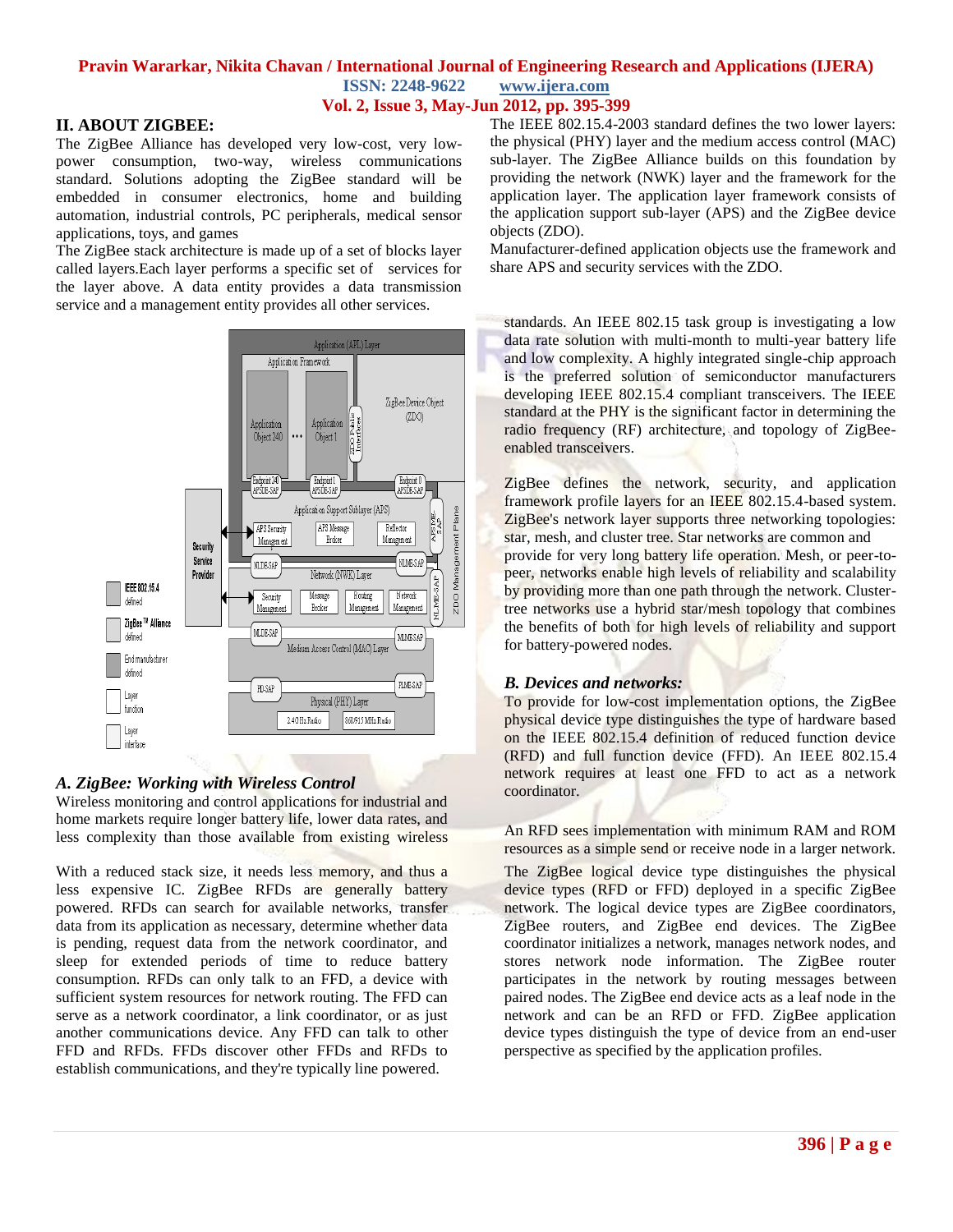#### **Pravin Wararkar, Nikita Chavan / International Journal of Engineering Research and Applications (IJERA) ISSN: 2248-9622 www.ijera.com Vol. 2, Issue 3, May-Jun 2012, pp. 395-399**

### **C. Heal thyself:**

ZigBee's self-forming and self-healing mesh network architecture permits data and control messages to pass from one node to other node via multiple paths. This extends the range of the network and improves data reliability. You could use the peer-to-peer capability to build large, geographically dispersed networks where smaller networks link together to form a cluster-tree network.

ZigBee networks consist of multiple traffic types with their own unique characteristics, including periodic data, intermittent data, and repetitive low latency data. The characteristics of each are as follows:

1. Periodic data is usually defined by the application such as a wireless sensor or meter. You would typically handle data using a beaconing system where the sensor wakes up and checks for the beacon, exchanges data, and goes to sleep.

2.Intermittent data is either application- or external stimulusdefined, such as a wireless light switch. You can handle data in a beaconless system or a disconnected operation.

3.Repetitive low latency data uses time slot allocations, such as a security system. These applications may use the guaranteed time slot (GTS) capability.

ZigBee networks are primarily for low duty cycle sensor networks (<1%). They may recognize new network nodes and associate them in about 30 ms. Waking up a sleeping node takes about 15 ms, as does accessing a channel and transmitting data. ZigBee applications benefit from the ability to quickly attach information, detach, and go to deep sleep, which results in low power consumption and extended battery life.

#### **D. Network Topology:**

The ZigBee network layer (NWK) supports star, tree, and mesh topologies. In a star topology, the network is controlled by one single device called the ZigBee coordinator. The ZigBee coordinator is responsible for initiating and maintaining the devices on the network. All other devices, known as end devices, directly communicate with the ZigBee coordinator. In mesh and tree topologies, the ZigBee coordinator is responsible for starting the network and for choosing certain key network parameters, but the network may be extended through the use of ZigBee routers. In tree networks, routers move data and control messages through the network using a hierarchical routing strategy. Tree networks may employ beacon-oriented communication as described in the IEEE 802.15.4-2003 specification. Mesh networks allow full peer-to-peer communication. ZigBee routers in mesh networks do not currently emit regular IEEE 802.15.4-2003 beacons. This specification describes only intra-PAN

networks, that is, networks in which communications begin and terminate within the same network.

### **III. RESEARCH METHODOLOGY:**

This paper is an attempt to transmit the GPS data wirelessly from the moving vehicle at test ground to the stationary PC located at server room & to developed GIS applications.





The part of the paper work thus can be divided into study; design & development of above specify components which includes:

- a) Microcontroller.
- b) ZigBee Devices.
- c) Sensors & Actuators.
- d) Human Interfacing Devices.

In our work microcontroller is a key operating unit as it is a main interactive device for all of other components in proposed work. Theoretically microcontroller can be defined as 'It is a group of CPU, ALU along with all its peripheral & Buses containing limited memory blocks which are programmed as per application requirement. Though number of micro-controllers are available in market only the microcontroller satisfying our peripheral criterion will be chosen.

ZigBee devices interact with microcontroller in order transmit parameter related data which can further be processed for required monitoring.

As mention above system is concerned to check & analyze the driving data of the vehicle. So, as system requires it is primarily required to map the path of driving for which test run may be conducted in open ground of around 300meters\* 300meters area. The complete system can be divided into two parts:

A) System with GPS & Wireless transmitter to transmit the positional data of vehicle to server room.

B) System with wireless receiver to receive GPS data and again transmit it to PC for GUI & software utilities.

Approx distance between two Systems will be in the range of 300 to 325 meters.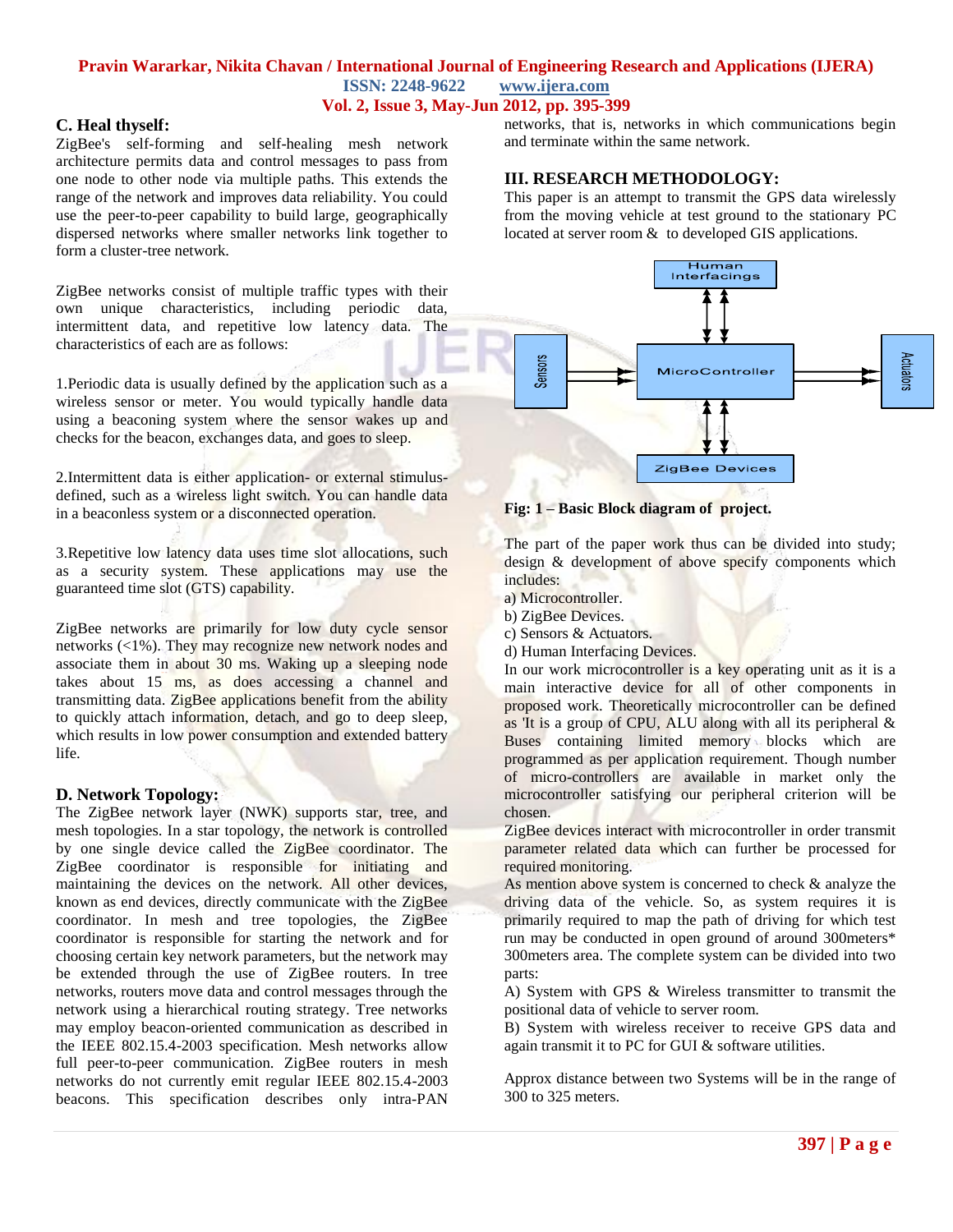#### **Pravin Wararkar, Nikita Chavan / International Journal of Engineering Research and Applications (IJERA) ISSN: 2248-9622 www.ijera.com Vol. 2, Issue 3, May-Jun 2012, pp. 395-399**

For the system specified it is predicted that GPS shall provide the positional data with the accuracy of  $\langle 3m \&$  wireless system shall capable to transmit the data string of approx 64Bytes up to 300-325meters of range with the approx rate of 2samples/seconds.

As to deal with complete proposed work we need to work on both hardware & software part they can be work as below.

Data will be receive with the fixed baud rate of 9600 for the said formats as mention & need to decode that in require format for run time tracings & application development. Software development tools may involve IDE's & wireless serial trace softwares as per component selections.

### **IV. RESULTS:**

Initially, when GPS module interface with PC for receiving GPS frames , the block diagram is



The received GPS frames are:

\$GPGGA,062620.00,2106.58293,N,07906.32860,E,1,08,1.16,302.5,M,-63.8,M,,\*71 \$GPGGA,062622.00,2106.58180,N,07906.32762,E,1,08,1.16,302.6,M,-63.8,M,,\*7C b) From (Zig-Bee RX Module to LCD Display) \$GPGGA,062623.00,2106.58146,N,07906.32746,E,1,08,1.16,302.8,M,-63.8,M,,\*7F \$GPGGA,062635.00,2106.58173,N,07906.32869,E,1,08,1.68,304.1,M,-63.8,M,,\*7A \$GPGGA,062657.00,2106.58145,N,07906.33235,E,1,08,1.16,304.4,M,-63.8,M,,\*75 \$GPGGA,062658.00,2106.58123,N,07906.33254,E,1,08,1.16,304.5,M,-63.8,M,,\*7C \$GPGGA,062702.00,2106.58028,N,07906.33509,E,1,08,1.16,304.2,M,-63.8,M,,\*70 \$GPGGA,062703.00,2106.58009,N,07906.33570,E,1,08,1.16,304.1,M,-63.8,M,,\*7F \$GPGGA,062705.00,2106.57993, N,07906.33706, E,1,08,1.16,303.7, M,-63.8, M,,\*7E

The GPGGA GPS frame is very useful for proposed work.we need to extract & decode this frame.The block diagram is



The required hardware for extracting & decoding useful GPGGA GPS frame is



Now with this hardware, extracted & decoded GPGGA GPS frame in terms of LATITUDE & LONGITUDE is



Now this GPGGA GPS frame can be transferred wirelessly with the help of Zig-Bee module. The block diagram is a) From (GPS to Zig-Bee TX Module)





The required hardware for transferring GPGGA GPS frame wirelessly is



From this hardware, the GPGGA GPS frame in terms of LATITUDE & LONGITUDE which is received wirelessly is